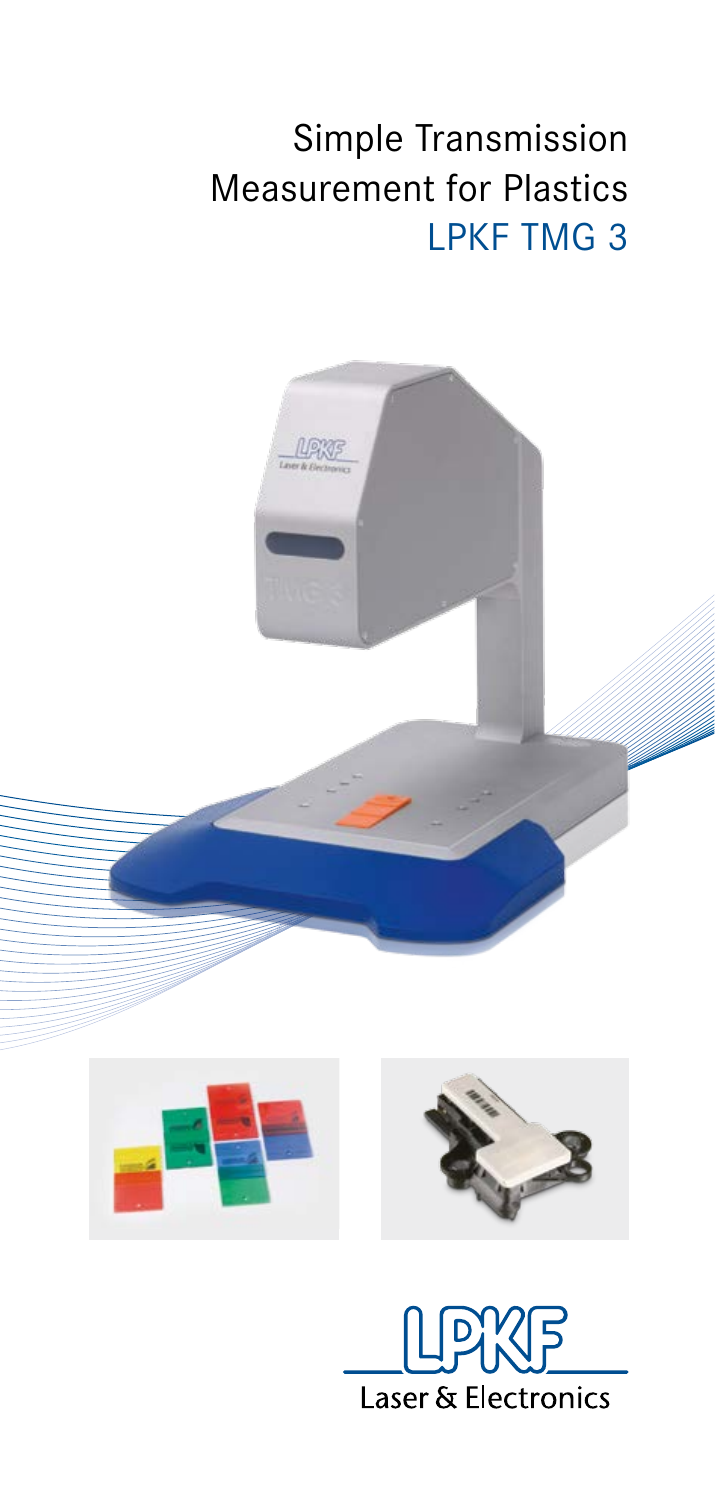# LPKF TMG 3



## Calibrated Measuring Tool for Preventative Quality Assurance

The optical transmission of a plastic is crucial for the quality of the welded joint. This material property can be influenced by the upstream processes of compounding and injection molding. A quick and easy test of the optical transmission prior to laser plastic welding is an essential part of integrated quality assurance.

#### **Better Safe than Sorry**

The LPKF TMG 3 enables the transparency properties of plastics to be quickly and easily checked and proved. It only takes a few seconds to check that the actual transparency metrics match the set values in the process definition. Testing reveals any deviations in the materials before an unsuitable component enters the production process.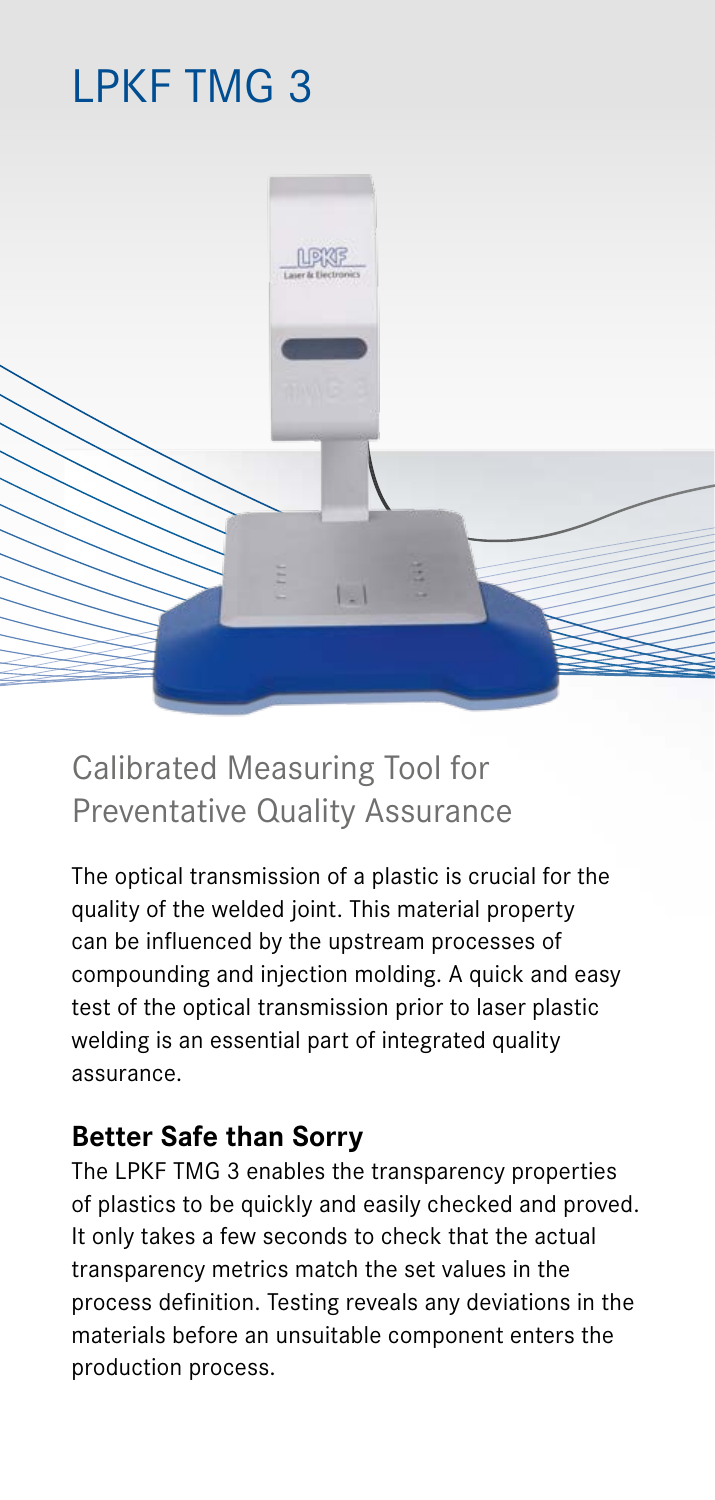

### **Easy and Reliable**

The LPKF TMG 3 can be used directly in the production as calibrated measuring tool. It determines the amount of laser radiation transmitted through a sample of plastic pursuant to DVS Regulation 2243. The beam intensity measured without a sample in the beam path is the reference level. A laser beam is then sent through the sample and its intensity determined where the beam exits the sample. An optional componentspecific holder ensures reliable and reproducible test results.

- Detects transmission fluctuations between components with an accuracy of ≤1 percent
- Insensitive to light interference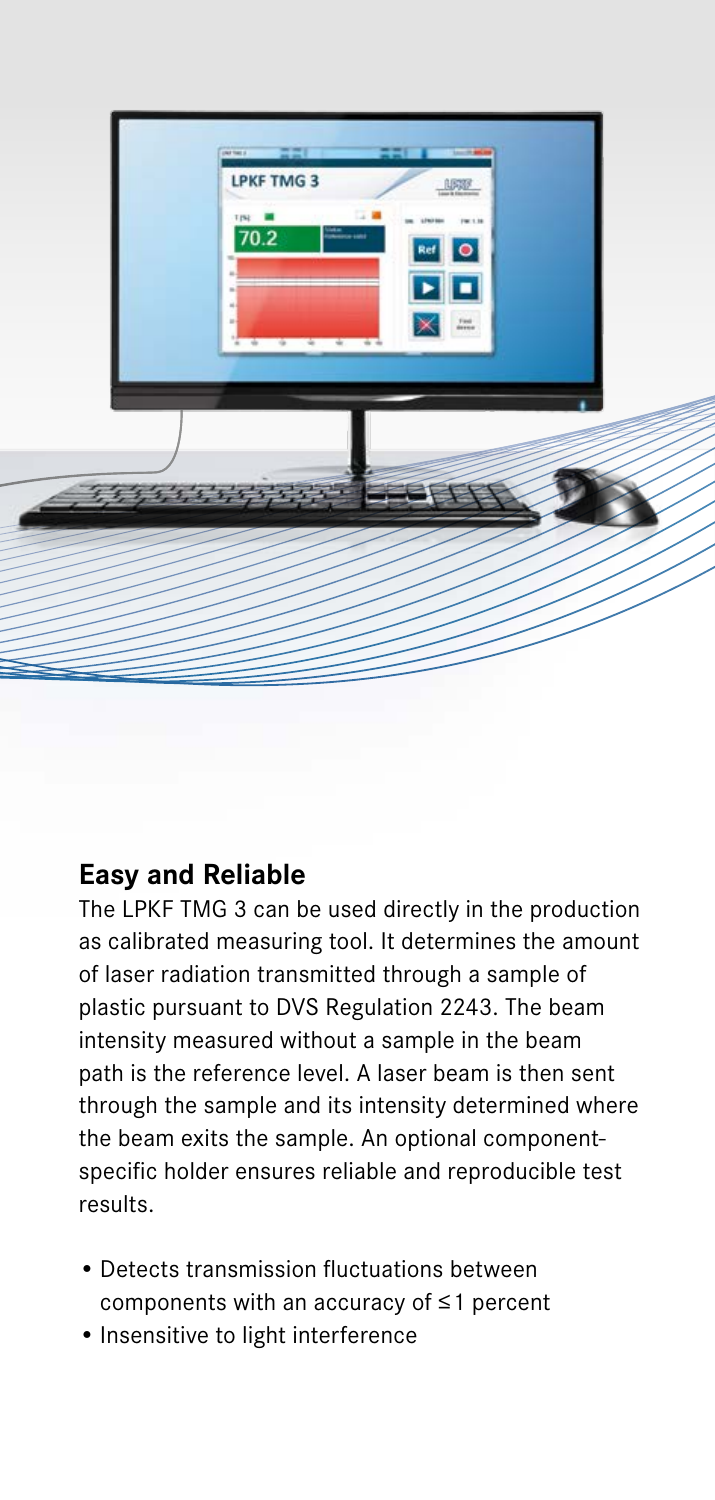

- Stand-alone operation via a PC and application software, or integration in the laser system and automation per SPS via an RS232 interface
- Power comfortably supplied via USB
- Laser class 1

## **Areas of Application**

- Quality assurance of the compounding or injection molding process
- Weldability validation, process sampling
- 100 percent material qualification prior to the welding process or for incoming goods control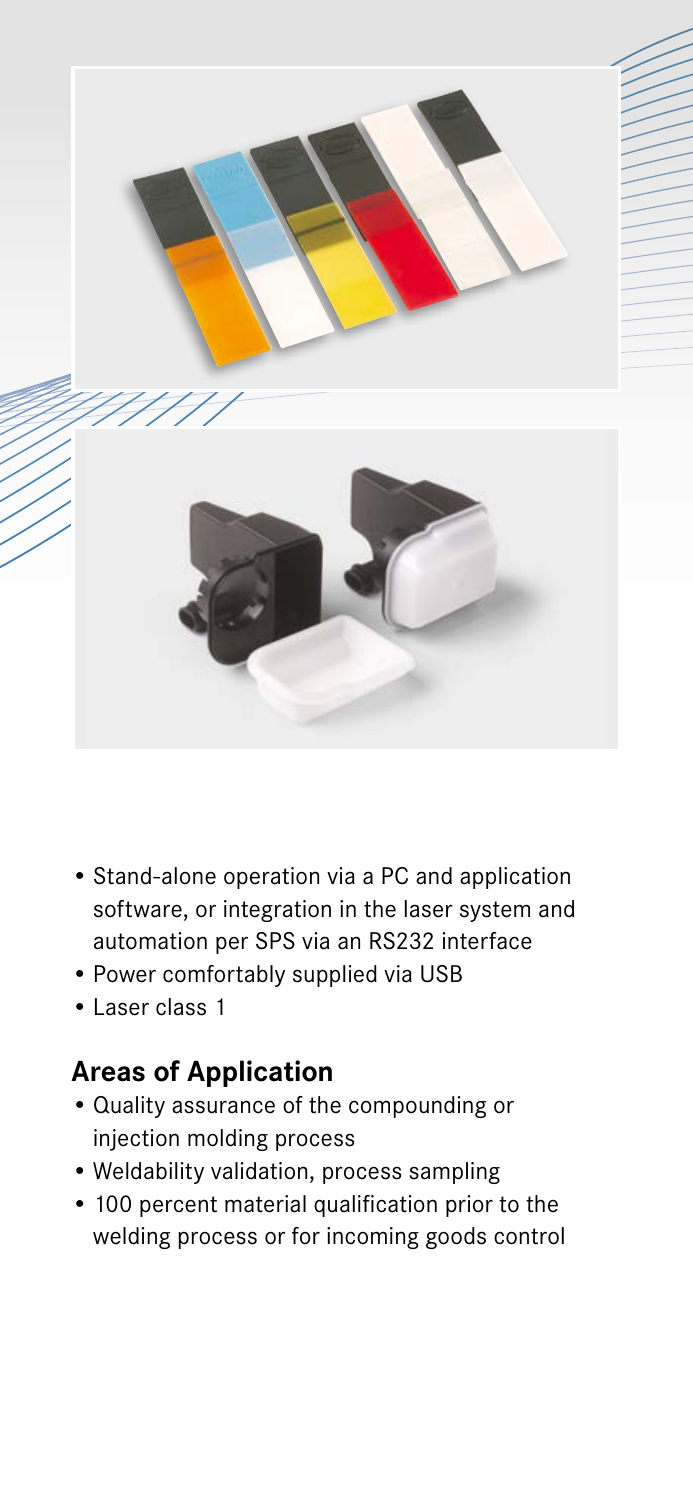

## **Features**

- Optically power-regulated laser diode for stable test conditions with the wavelengths of typical laser plastic welding systems
- Homogeneous, rotation-symmetrical intensity profile of the test beam
- Fastening option for component-specific holding
- Integratable in production lines, optional control via SPS
- Meets DIN EN 9001 requirements for measuring tools and inspection equipment